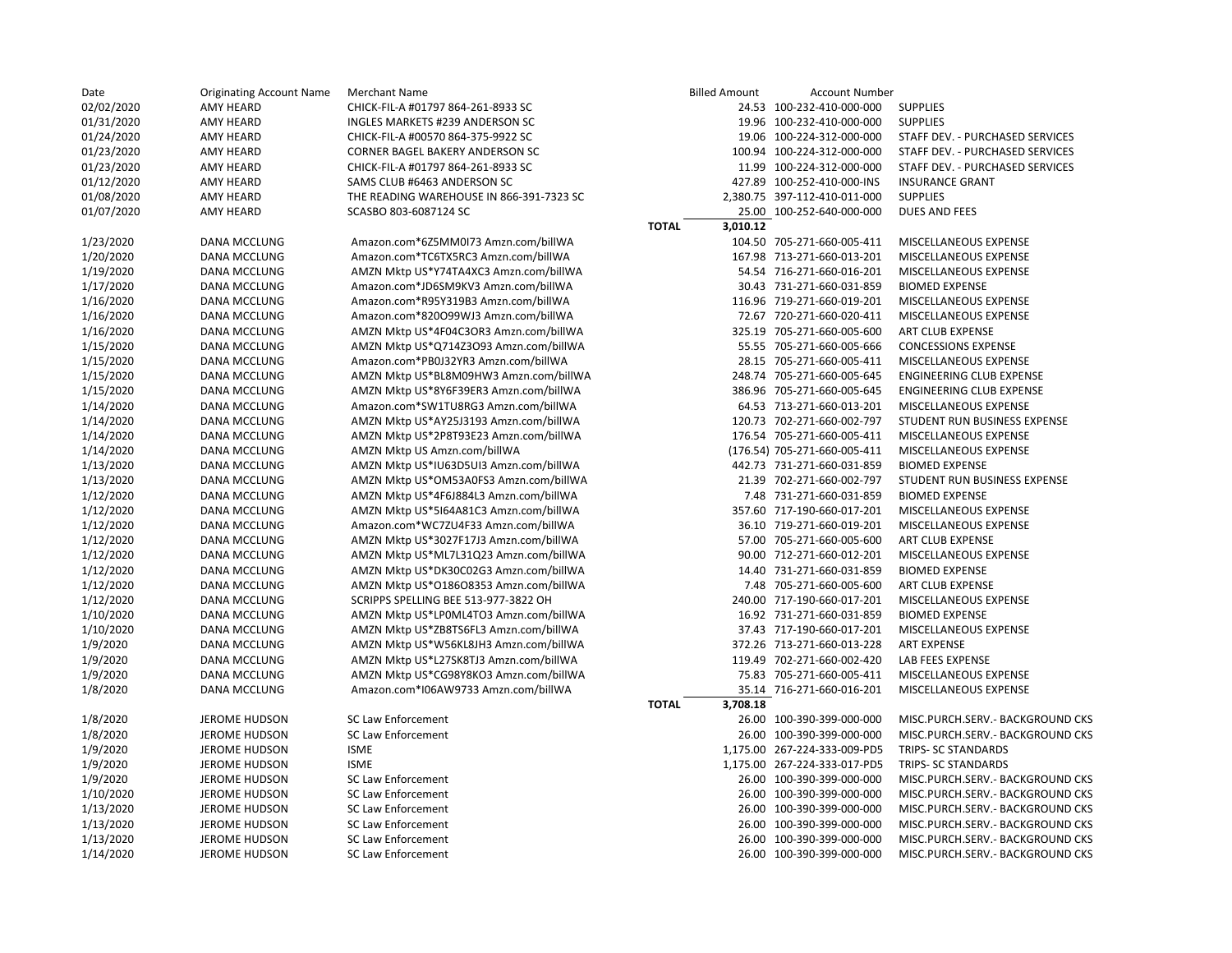| 1/14/2020  | JEROME HUDSON        | SC Law Enforcement                  |                          | 26.00 100-390-399-000-000    | MISC.PURCH.SERV.- BACKGROUND CKS  |
|------------|----------------------|-------------------------------------|--------------------------|------------------------------|-----------------------------------|
| 1/15/2020  | <b>JEROME HUDSON</b> | SC Law Enforcement                  |                          | 26.00 100-390-399-000-000    | MISC.PURCH.SERV.- BACKGROUND CKS  |
| 1/15/2020  | <b>JEROME HUDSON</b> | SC Law Enforcement                  |                          | 26.00 100-390-399-000-000    | MISC.PURCH.SERV. - BACKGROUND CKS |
| 1/16/2020  | <b>JEROME HUDSON</b> | <b>ISME</b>                         |                          | 1,175.00 809-224-333-012-000 | TRIPS AND CONFERENCES             |
| 1/16/2020  | JEROME HUDSON        | SC Law Enforcement                  |                          | 26.00 100-390-399-000-000    | MISC.PURCH.SERV.- BACKGROUND CKS  |
| 1/16/2020  | <b>JEROME HUDSON</b> | SC Law Enforcement                  |                          | 26.00 100-390-399-000-000    | MISC.PURCH.SERV.- BACKGROUND CKS  |
| 1/16/2020  | <b>JEROME HUDSON</b> | SC Law Enforcement                  |                          | 26.00 100-390-399-000-000    | MISC.PURCH.SERV.- BACKGROUND CKS  |
| 1/16/2020  | <b>JEROME HUDSON</b> | <b>SC Law Enforcement</b>           |                          | 26.00 100-390-399-000-000    | MISC.PURCH.SERV.- BACKGROUND CKS  |
| 1/17/2020  | <b>JEROME HUDSON</b> | Amazon                              |                          | 23.52 203-127-410-000-000    | SUPPLIES- LD/DD/OHI, SUPPLEMENTAL |
| 1/21/2020  | <b>JEROME HUDSON</b> | SC Law Enforcement                  |                          | 26.00 100-390-399-000-000    | MISC.PURCH.SERV.- BACKGROUND CKS  |
| 1/22/2020  | <b>JEROME HUDSON</b> | Amazon                              |                          | 171.16 883-223-410-000-000   | <b>SUPPLIES</b>                   |
| 1/21/2020  | <b>JEROME HUDSON</b> | SC Law Enforcement                  |                          | 26.00 100-390-399-000-000    | MISC.PURCH.SERV.- BACKGROUND CKS  |
| 1/21/2020  | <b>JEROME HUDSON</b> | SC Law Enforcement                  |                          | 26.00 100-390-399-000-000    | MISC.PURCH.SERV. - BACKGROUND CKS |
| 1/21/2020  | <b>JEROME HUDSON</b> | SC Law Enforcement                  |                          | 26.00 100-390-399-000-000    | MISC.PURCH.SERV.- BACKGROUND CKS  |
| 1/21/2020  | JEROME HUDSON        | SC Law Enforcement                  |                          | 26.00 100-390-399-000-000    | MISC.PURCH.SERV. - BACKGROUND CKS |
| 1/22/2020  | <b>JEROME HUDSON</b> | SC Law Enforcement                  |                          | 26.00 100-390-399-000-000    | MISC.PURCH.SERV.- BACKGROUND CKS  |
| 1/23/2020  | <b>JEROME HUDSON</b> | SC Law Enforcement                  |                          | 26.00 100-390-399-000-000    | MISC.PURCH.SERV.- BACKGROUND CKS  |
| 1/23/2020  | <b>JEROME HUDSON</b> | SC Law Enforcement                  |                          | 26.00 100-390-399-000-000    | MISC.PURCH.SERV. - BACKGROUND CKS |
| 1/23/2020  | <b>JEROME HUDSON</b> | <b>SC Law Enforcement</b>           |                          | 26.00 100-390-399-000-000    | MISC.PURCH.SERV.- BACKGROUND CKS  |
| 1/23/2020  | <b>JEROME HUDSON</b> | SC Law Enforcement                  |                          | 26.00 100-390-399-000-000    | MISC.PURCH.SERV. - BACKGROUND CKS |
| 1/23/2020  | <b>JEROME HUDSON</b> | <b>SC Law Enforcement</b>           |                          | 26.00 100-390-399-000-000    | MISC.PURCH.SERV.- BACKGROUND CKS  |
| 1/23/2020  | <b>JEROME HUDSON</b> | <b>SC Law Enforcement</b>           |                          | 26.00 100-390-399-000-000    | MISC.PURCH.SERV.- BACKGROUND CKS  |
| 1/23/2020  | <b>JEROME HUDSON</b> | <b>SC Law Enforcement</b>           |                          | 26.00 100-390-399-000-000    | MISC.PURCH.SERV. - BACKGROUND CKS |
| 1/23/2020  | <b>JEROME HUDSON</b> | SC Law Enforcement                  |                          | 26.00 100-390-399-000-000    | MISC.PURCH.SERV.- BACKGROUND CKS  |
| 1/23/2020  | JEROME HUDSON        | SC Law Enforcement                  |                          | 26.00 100-390-399-000-000    | MISC.PURCH.SERV.- BACKGROUND CKS  |
| 1/23/2020  | <b>JEROME HUDSON</b> | SC Law Enforcement                  |                          | 26.00 100-390-399-000-000    | MISC.PURCH.SERV.- BACKGROUND CKS  |
| 1/24/2020  | <b>JEROME HUDSON</b> | <b>SC Law Enforcement</b>           |                          | 26.00 100-390-399-000-000    | MISC.PURCH.SERV.- BACKGROUND CKS  |
| 1/24/2020  | <b>JEROME HUDSON</b> | <b>SC Law Enforcement</b>           |                          | 26.00 100-390-399-000-000    | MISC.PURCH.SERV.- BACKGROUND CKS  |
| 1/24/2020  | JEROME HUDSON        | <b>SC Law Enforcement</b>           |                          | 26.00 100-390-399-000-000    | MISC.PURCH.SERV.- BACKGROUND CKS  |
| 1/27/2020  | <b>JEROME HUDSON</b> | Amazon                              |                          | 19.23 237-128-410-003-000    | <b>SUPPLIES</b>                   |
| 1/29/2020  | <b>JEROME HUDSON</b> | <b>Medical Monks</b>                |                          | 72.94 203-127-410-000-000    | SUPPLIES- LD/DD/OHI, SUPPLEMENTAL |
| 1/29/2020  | <b>JEROME HUDSON</b> | <b>SC Law Enforcement</b>           |                          | 26.00 100-390-399-000-000    | MISC.PURCH.SERV.- BACKGROUND CKS  |
| 1/29/2020  | <b>JEROME HUDSON</b> | SC Law Enforcement                  |                          | 26.00 100-390-399-000-000    | MISC.PURCH.SERV. - BACKGROUND CKS |
| 1/29/2020  | <b>JEROME HUDSON</b> | SC Law Enforcement                  |                          | 26.00 100-390-399-000-000    | MISC.PURCH.SERV.- BACKGROUND CKS  |
| 1/29/2020  | <b>JEROME HUDSON</b> | SC Law Enforcement                  |                          | 26.00 100-390-399-000-000    | MISC.PURCH.SERV. - BACKGROUND CKS |
| 1/29/2020  | <b>JEROME HUDSON</b> | SC Law Enforcement                  |                          | 26.00 100-390-399-000-000    | MISC.PURCH.SERV.- BACKGROUND CKS  |
| 1/29/2020  | <b>JEROME HUDSON</b> | SC Law Enforcement                  |                          | 26.00 100-390-399-000-000    | MISC.PURCH.SERV.- BACKGROUND CKS  |
| 1/30/2020  | JEROME HUDSON        | <b>SC Law Enforcement</b>           |                          | 26.00 100-390-399-000-000    | MISC.PURCH.SERV. - BACKGROUND CKS |
| 1/30/2020  | <b>JEROME HUDSON</b> | <b>SC Law Enforcement</b>           |                          | 26.00 100-390-399-000-000    | MISC.PURCH.SERV.- BACKGROUND CKS  |
| 1/30/2020  | <b>JEROME HUDSON</b> | SC Law Enforcement                  |                          | 26.00 100-390-399-000-000    | MISC.PURCH.SERV.- BACKGROUND CKS  |
| 1/31/2020  | <b>JEROME HUDSON</b> | SC Law Enforcement                  |                          | 26.00 100-390-399-000-000    | MISC.PURCH.SERV.- BACKGROUND CKS  |
|            |                      |                                     | 4,955.85<br><b>TOTAL</b> |                              |                                   |
| 1/1/2020   | <b>KATIE BROWN</b>   | NCS*GED EXAM                        |                          | 1,272.50 356-182-312-023-GED | <b>GED TESTING</b>                |
| 1/1/2020   | <b>KATIE BROWN</b>   | NCS*GED EXAM                        |                          | 185.00 900-181-372-000-015   | ADULT ED SCHOLARSHIPS             |
| 1/1/2020   | <b>KATIE BROWN</b>   | NCS*GED EXAM                        |                          | 220.00 723-190-660-023-911   | MISCELLANEOUS- ADULT ED EXPENSE   |
|            |                      |                                     | 1,677.50<br><b>TOTAL</b> |                              |                                   |
| 1/13/2020  | <b>MIKE MAHAFFEY</b> | <b>SCASA</b>                        |                          | 225.00 100-264-333-000-000   | TRIPS AND CONFERENCES             |
|            |                      |                                     | 225.00<br><b>TOTAL</b>   |                              |                                   |
| 02/02/2020 | <b>SUNDRA BROOM</b>  | HOBBY LOBBY #332 ANDERSON SC        |                          | 200.98 100-231-334-000-000   | <b>TRUSTEE EXPENSE</b>            |
| 01/17/2020 | <b>SUNDRA BROOM</b>  | OLD EDWARDS INN HIGHLANDS NC        |                          | (175.43) 100-224-333-000-000 | TRIPS/CONFERENCES                 |
| 01/08/2020 | <b>SUNDRA BROOM</b>  | D J*WALL-ST-JOURNAL 800-568-7625 MA |                          | 21.49 100-232-410-000-000    | <b>SUPPLIES</b>                   |
|            |                      |                                     |                          |                              |                                   |

|              |          | 26.00 100-390-399-000-000    | MISC.PURCH.SERV.- BACKGROUND CKS  |
|--------------|----------|------------------------------|-----------------------------------|
|              |          | 26.00 100-390-399-000-000    | MISC.PURCH.SERV.- BACKGROUND CKS  |
|              |          | 26.00 100-390-399-000-000    | MISC.PURCH.SERV.- BACKGROUND CKS  |
|              |          | 1,175.00 809-224-333-012-000 | <b>TRIPS AND CONFERENCES</b>      |
|              |          | 26.00 100-390-399-000-000    | MISC.PURCH.SERV.- BACKGROUND CKS  |
|              |          | 26.00 100-390-399-000-000    | MISC.PURCH.SERV.- BACKGROUND CKS  |
|              |          | 26.00 100-390-399-000-000    | MISC.PURCH.SERV.- BACKGROUND CKS  |
|              |          | 26.00 100-390-399-000-000    | MISC.PURCH.SERV.- BACKGROUND CKS  |
|              |          | 23.52 203-127-410-000-000    | SUPPLIES- LD/DD/OHI, SUPPLEMENTAL |
|              |          | 26.00 100-390-399-000-000    | MISC.PURCH.SERV.- BACKGROUND CKS  |
|              |          | 171.16 883-223-410-000-000   | <b>SUPPLIES</b>                   |
|              |          | 26.00 100-390-399-000-000    | MISC.PURCH.SERV.- BACKGROUND CKS  |
|              |          | 26.00 100-390-399-000-000    | MISC.PURCH.SERV.- BACKGROUND CKS  |
|              |          | 26.00 100-390-399-000-000    | MISC.PURCH.SERV.- BACKGROUND CKS  |
|              |          | 26.00 100-390-399-000-000    | MISC.PURCH.SERV.- BACKGROUND CKS  |
|              |          | 26.00 100-390-399-000-000    | MISC.PURCH.SERV.- BACKGROUND CKS  |
|              |          | 26.00 100-390-399-000-000    | MISC.PURCH.SERV.- BACKGROUND CKS  |
|              |          | 26.00 100-390-399-000-000    | MISC.PURCH.SERV.- BACKGROUND CKS  |
|              |          | 26.00 100-390-399-000-000    | MISC.PURCH.SERV.- BACKGROUND CKS  |
|              |          | 26.00 100-390-399-000-000    | MISC.PURCH.SERV.- BACKGROUND CKS  |
|              |          | 26.00 100-390-399-000-000    | MISC.PURCH.SERV.- BACKGROUND CKS  |
|              |          | 26.00 100-390-399-000-000    | MISC.PURCH.SERV.- BACKGROUND CKS  |
|              |          | 26.00 100-390-399-000-000    | MISC.PURCH.SERV.- BACKGROUND CKS  |
|              |          | 26.00 100-390-399-000-000    | MISC.PURCH.SERV.- BACKGROUND CKS  |
|              |          | 26.00 100-390-399-000-000    | MISC.PURCH.SERV.- BACKGROUND CKS  |
|              |          | 26.00 100-390-399-000-000    | MISC.PURCH.SERV.- BACKGROUND CKS  |
|              |          | 26.00 100-390-399-000-000    | MISC.PURCH.SERV.- BACKGROUND CKS  |
|              |          | 26.00 100-390-399-000-000    | MISC.PURCH.SERV.- BACKGROUND CKS  |
|              |          | 26.00 100-390-399-000-000    | MISC.PURCH.SERV.- BACKGROUND CKS  |
|              |          | 19.23 237-128-410-003-000    | <b>SUPPLIES</b>                   |
|              |          | 72.94 203-127-410-000-000    | SUPPLIES- LD/DD/OHI, SUPPLEMENTAL |
|              |          | 26.00 100-390-399-000-000    | MISC.PURCH.SERV.- BACKGROUND CKS  |
|              |          | 26.00 100-390-399-000-000    | MISC.PURCH.SERV.- BACKGROUND CKS  |
|              |          | 26.00 100-390-399-000-000    | MISC.PURCH.SERV.- BACKGROUND CKS  |
|              |          | 26.00 100-390-399-000-000    | MISC.PURCH.SERV.- BACKGROUND CKS  |
|              |          | 26.00 100-390-399-000-000    | MISC.PURCH.SERV.- BACKGROUND CKS  |
|              |          | 26.00 100-390-399-000-000    | MISC.PURCH.SERV.- BACKGROUND CKS  |
|              |          | 26.00 100-390-399-000-000    | MISC.PURCH.SERV.- BACKGROUND CKS  |
|              |          | 26.00 100-390-399-000-000    | MISC.PURCH.SERV.- BACKGROUND CKS  |
|              |          | 26.00 100-390-399-000-000    | MISC.PURCH.SERV.- BACKGROUND CKS  |
|              |          | 26.00 100-390-399-000-000    | MISC.PURCH.SERV.- BACKGROUND CKS  |
| <b>TOTAL</b> | 4,955.85 |                              |                                   |
|              |          | 1,272.50 356-182-312-023-GED | <b>GED TESTING</b>                |
|              |          | 185.00 900-181-372-000-015   | <b>ADULT ED SCHOLARSHIPS</b>      |
|              |          | 220.00 723-190-660-023-911   | MISCELLANEOUS- ADULT ED EXPENSE   |
| <b>TOTAL</b> | 1,677.50 |                              |                                   |
|              |          | 225.00 100-264-333-000-000   | TRIPS AND CONFERENCES             |
| <b>TOTAL</b> | 225.00   |                              |                                   |
|              |          | 200.98 100-231-334-000-000   | <b>TRUSTEE EXPENSE</b>            |
|              |          | (175.43) 100-224-333-000-000 | TRIPS/CONFERENCES                 |
|              |          | 21.49 100-232-410-000-000    | <b>SUPPLIES</b>                   |
| TOTAL        | 47.04    |                              |                                   |
|              |          |                              |                                   |